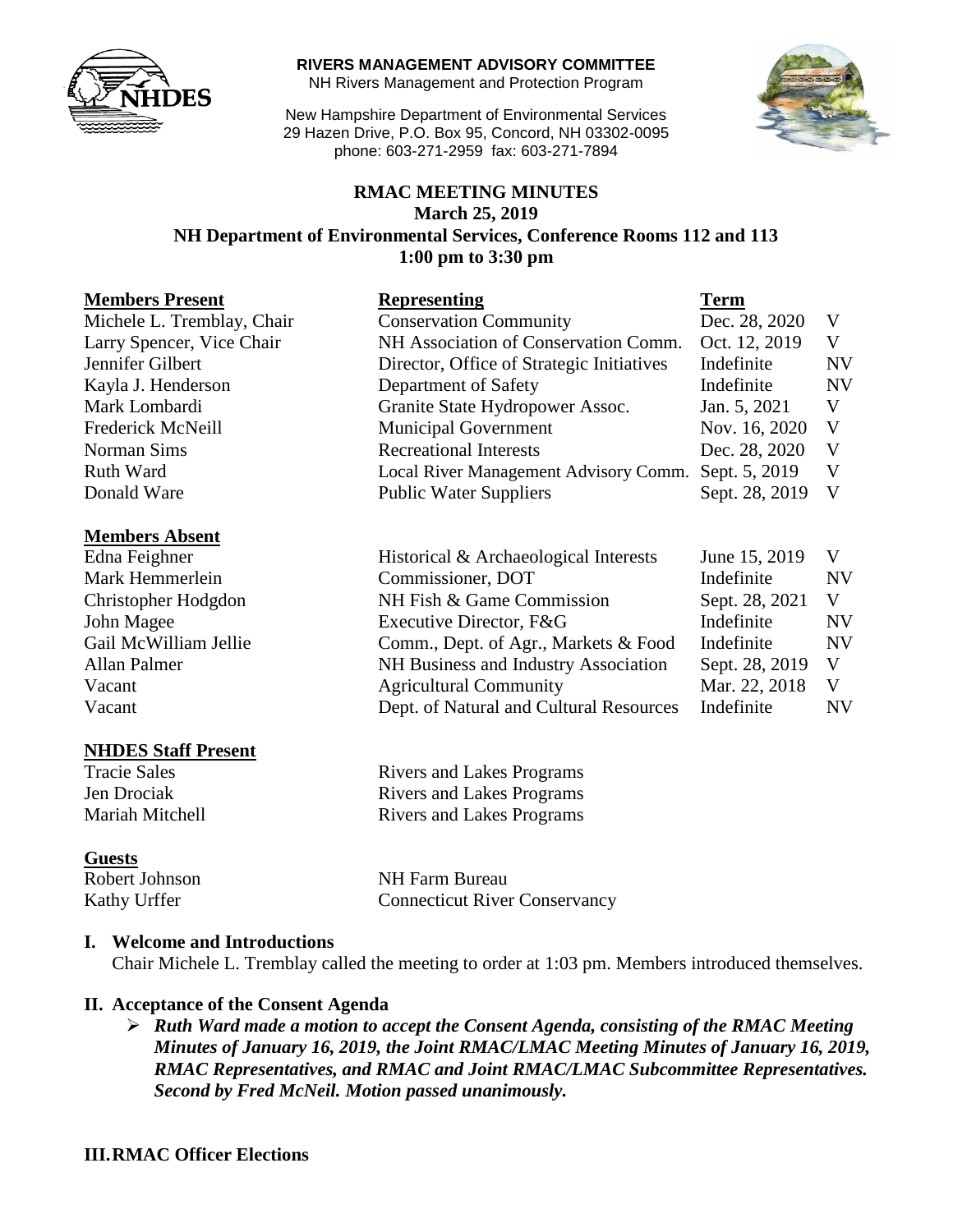## *Norman Sims motioned to nominate Michele L. Tremblay as RMAC Chair and Larry Spencer as RMAC Vice-Chair for another two-year term. Seconded by Fred McNeill. Motion passed unanimously.*

Michele thanked Larry for another two years of his service.

## **IV.RMAC Represented Interests Presentation Series: Hydropower Industry**

Mark Lombardi, a former employee of Monadnock Paper Mills which owns four dams on the Contoocook River, discussed the Granite State Hydropower Association (GSHA). GSHA is a nonprofit trade association for small-scale independent hydropower producers in New Hampshire. GSHA provides opportunities for networking, developing connections, and sharing practice methodologies between hydropower producers throughout the state. GSHA is a voluntary association that currently consists of 50 members, each of whom produces less than 5 MW, and collectively about 55 MW total. Mark mentioned that many people do not realize all of the work and expenses that go into maintaining a hydropower generator. GSHA helps New Hampshire reach its renewable energy goals by selling some of the power it generates back to the grid. Hydropower has the benefit of being environmentally friendly, and GSHA hopes that the public will continue increasing their usage of environmentally friendly energy sources. GSHA has been involved in the Instream Flow Program and the designation of the Warner River.

## **V. 2019 RMPP-Related Legislation**

1) Amendment to RSA 483:8-a

The recent attention brought by the sponsor of HB 150 to potential conflict of interest issues and non-submission of financial disclosure forms by state agency heads has led RMPP staff to seek the opinion of the Attorney General's office on the applicability of RSA 15-A to LAC members. The AG's office has determined that LAC members are subject to RSA 15-A, and therefore should be submitting the financial disclosure form to the Secretary of State annually. Many LAC members have expressed unhappiness with this requirement, and more have said they will resign if the fees imposed for non-disclosure in HB 150 are passed.

A proposed solution to this issue is to amend RSA 483:8-ato empower the RMAC appoint nominees to LACs rather than the NHDES Commissioner. This change would exempt LAC volunteers from having to complete a financial disclosure form since they would no longer be appointed by the head of a state agency. Tracie presented the proposed amendment to the RMAC. This amendment will be added to HB 228

#### *Larry Spencer motioned to request that the sponsor of HB 228 amend the legislation to make changes to RSA 483:8-a. Seconded by Fred McNeil. Motion passed unanimously.*

#### 2) 2019 Bills

Michele thanked the RMAC Policy and Legislation subcommittee for their work and thanked Larry for chairing the subcommittee. Larry thanked staff for facilitating the meeting and maintaining the legislative tracking spreadsheet. Larry noted that when the subcommittee met in January, some of the bills did not yet have bill text to. Now that all of the 2019 bills have bill text and a few bills have been amended, the RMAC Policy and Legislation Subcommittee recommends establishing or changing the Committee's legislative position on the following bills:

- Tracking: HB 1, HB 325, HB 645, SB 43
- Support: HB 542, HB 668, HB 682, SB 202
- Support with amendment: HB 137, HB 228
- Support as amended: HB 475
- Concerns with amendment: HB 150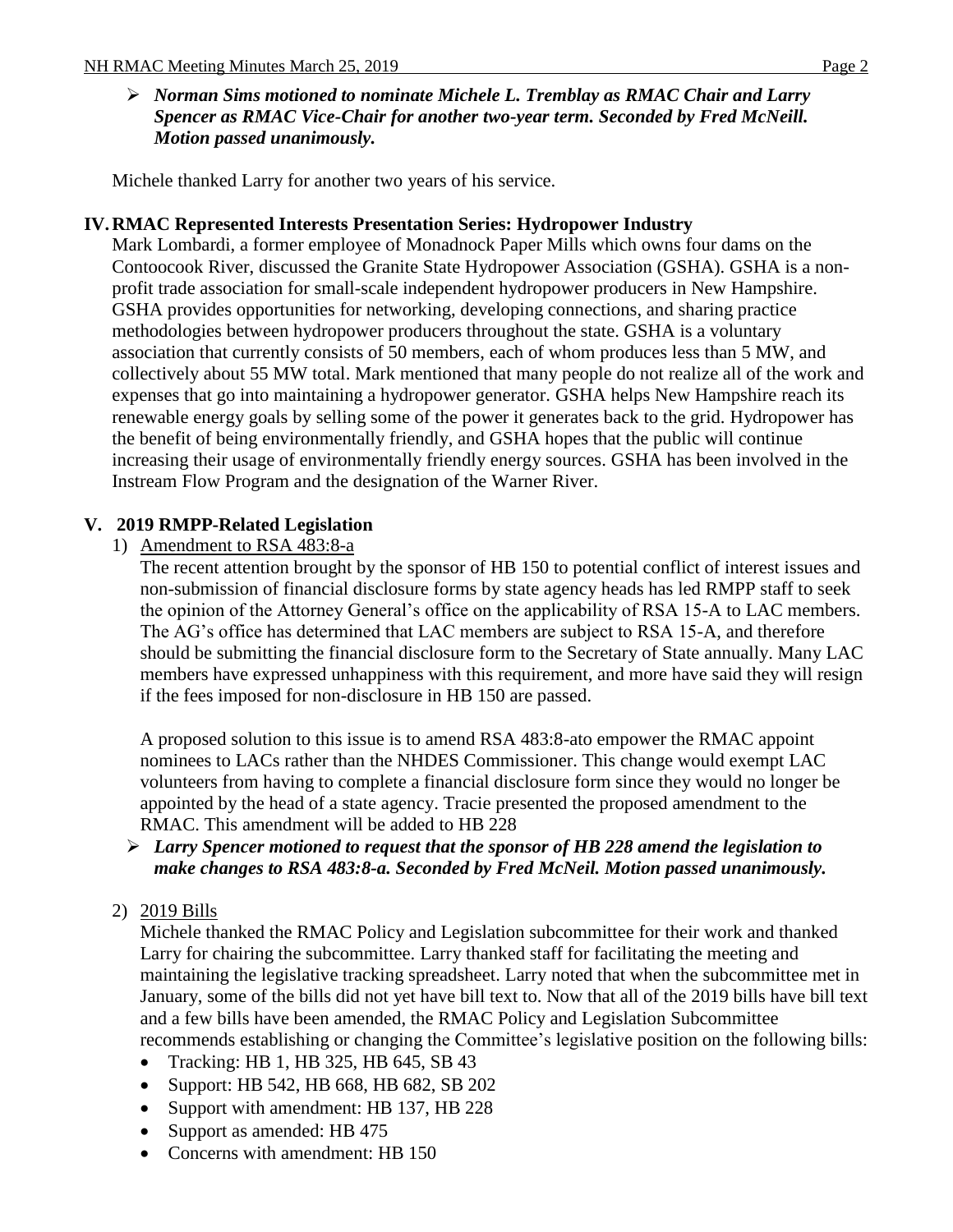• Oppose: SB 160

The subcommittee recommended no changes with the following bills:

- HB 107, HB 188, HB 219, HB 244, HB 276, HB 326, HB 352, HB 443, HB 516, HB 543, HB 625, HB 640, HB 679, HB 727, SB 201, SB 254
- *Larry Spencer motioned to accept the recommendations of the subcommittee. Fred McNeil Seconded. Motion passed unanimously.*

## **VI.Wetland Rule Revisions, Env-Wt 100-900**

Michele thanked Mary Ann Tilton for all of her work in revising, editing, and creating the new wetland rules. Michele additionally thanked Mary Ann for taking into consideration the feedback of the RMAC, LACs, and the New Hampshire Rivers Council when revising the rules. During the drafting and revision process of the new wetland rules, six LACs provided feedback which was taken into consideration. Tracie shared information with the RMAC that Mary Ann had shared in a presentation to LACs during the LAC workshop. The RMAC discussed a few areas of concern with the most recent draft, particularly with respect to LAC review of expedited permit applications, and staff will be drafting a letter with the comments and opinions of the RMAC as discussed in the meeting. The next step for the wetland rule revisions is the JLCAR review on April 26, 2019, at which point the rules should be finalized.

 *Don Ware motioned that the RMAC will submit a letter to JLCAR that both supports the many changes made to the rules to benefit LACs, and addresses the RMAC's concerns about the rules to encourage changes and/or clarification before the rules are finalized. Seconded by Ruth Ward. Motion passed unanimously.*

Tom O'Donovan, the new NHDES Water Division Director, visited the RMAC and introduced himself. Tom brings a wealth of experience to NHDES, as he has held senior management roles in dam and reservoir operations, environmental regulation and enforcement, public policy development, and has an engineering background. Michele congratulated Tom on his new position and welcomed him to future RMAC meetings.

# **VII. Surplus Land Reviews**

# 1) CORD SLR 19-001

SLR 19-001 is a lease of railroad land in Lebanon, NH to Rymes Propane & Oil. This land is already being used under a temporary use agreement. The City of Lebanon has plans to use the surrounding portion of the parcel for a park in the future. Discussion centered around uncertainty about the proposed changes to the site and the incompatibility of Rymes' use of the land with the city's use as a public park. Additionally, not approving the lease would not impact the temporary use agreement currently in place. Staff will draft a letter to CORD on behalf of the RMAC.

 *Norm Sims motioned that the RMAC recommend that CORD turn down the lease agreement on the basis of the recommendations of the LACs, the lack of information from Rymes, and the opinion that turning down the lease would not impact the current temporary usage agreement. Seconded by Larry Spencer. Motion passed unanimously.* 

#### 2) DOT SLR SP-01317, Charlestown

This is a former house lot purchased by DOT to use as a staging area for their construction work along Route 12. DOT no longer needs this parcel and is looking to sell it. This parcel is close to the Connecticut River, but Route 12 lies between it and the river. It is not a suitable river access or recreational activities parking site.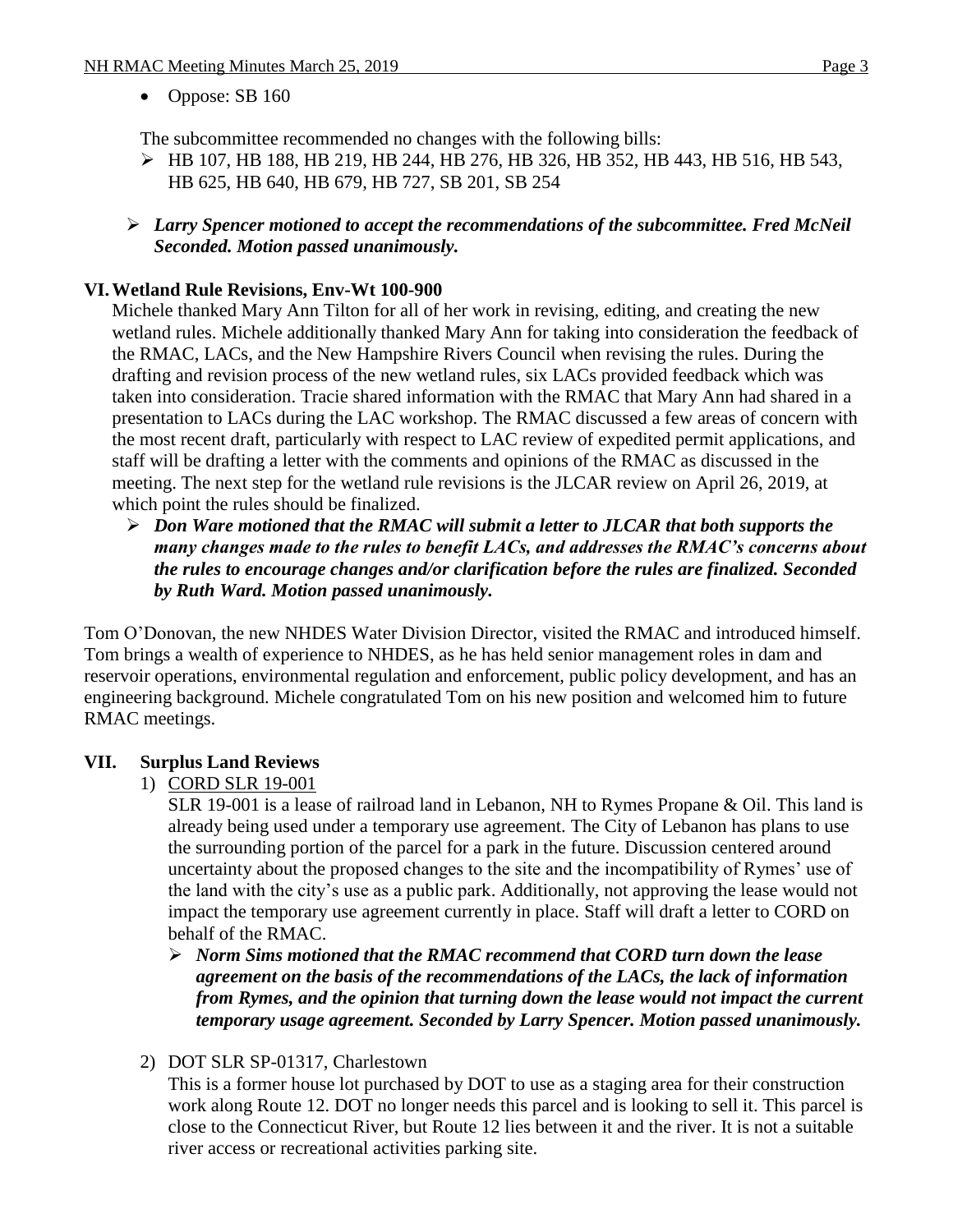## *Larry Spencer motioned that the RMAC has no objection to the sale of the lot. Seconded by Don Ware. Motion passed unanimously.*

3) DOT SLR Winchester

This is a proposal to sell a parcel of land to the abutter who owns a building on the land (a historic train depot station). The Ashuelot River Local Advisory Committee submitted a letter that objected to the sale of the parcel because it had the potential to provide parking for access to the Ashuelot River, the Ashuelot Rail Trail, and a nearby covered bridge. Norm mentioned that the historic depot has a great deal of value and that the building owner has little incentive to maintain the depot since he does not own the land the building is on.

## *Norm Sims motioned that the RMAC has no objection to the sale of this property. Seconded by Fred McNeil. Motion passed unanimously.*

## 4) DOT SLR SP-072018

This parcel was located further than 250 feet from the Pemigewasset River, and therefore outside of the RMAC's area of interest. No action was required.

- 5) SLRs Outside RMAC Areas of Interest Tracie briefly reviewed an SLR in Ossipee that was outside of the RMAC's area of interest. No action was required.
- 6) Follow-Up on Past SLRs

Tracie reviewed two past SLRs on which the RMAC had provided feedback. The first was a 6 +/- acre land between Route 103 and the Warner River in Warner, for sale by DOT. This site provides paddlers access to the river via a Class 6 road. There was concern that if the property was sold paddlers would no longer have river access. It was however determined that paddlers would still be able to access the river directly from the road. The RMAC will continue to follow the developments of this SLR. The second SLR was about the sale of land adjacent to the Turkey River, between two state forests in Concord. The RMAC had recommended not selling the entire property, to instead sell part of the property and retain in state ownership the river banks and an area atop the river wide enough for a path. As a result, only part of the land was sold and a trail was developed along the top of the riverbank that is still owned and maintained by the state.

Michele thanked the RMAC for its hard work on SLR review over the years and reminded them that their works makes a difference.

# **VIII. RMPP Program Updates**

1) LAC Membership Drive Progress Report

Staff has sent letters to all municipalities within the Pemigewasset and Piscataquog River Corridors with lacking LAC representation. Unfortunately, there has not been much response from these letters. RMPP staff will continue their membership drive with the Cold River and the future Saco/Swift joint LAC.

# 2) LAC Workshop Recap

The LAC Workshop was held on April 23, 2019 at NHDES. Forty-seven people registered for the workshop, including staff. A total of 28 LAC members attended, with 16 of 19 LACs being represented. The RMPP received positive feedback on the content. Materials will be posted on the LAC Forum for future reference.